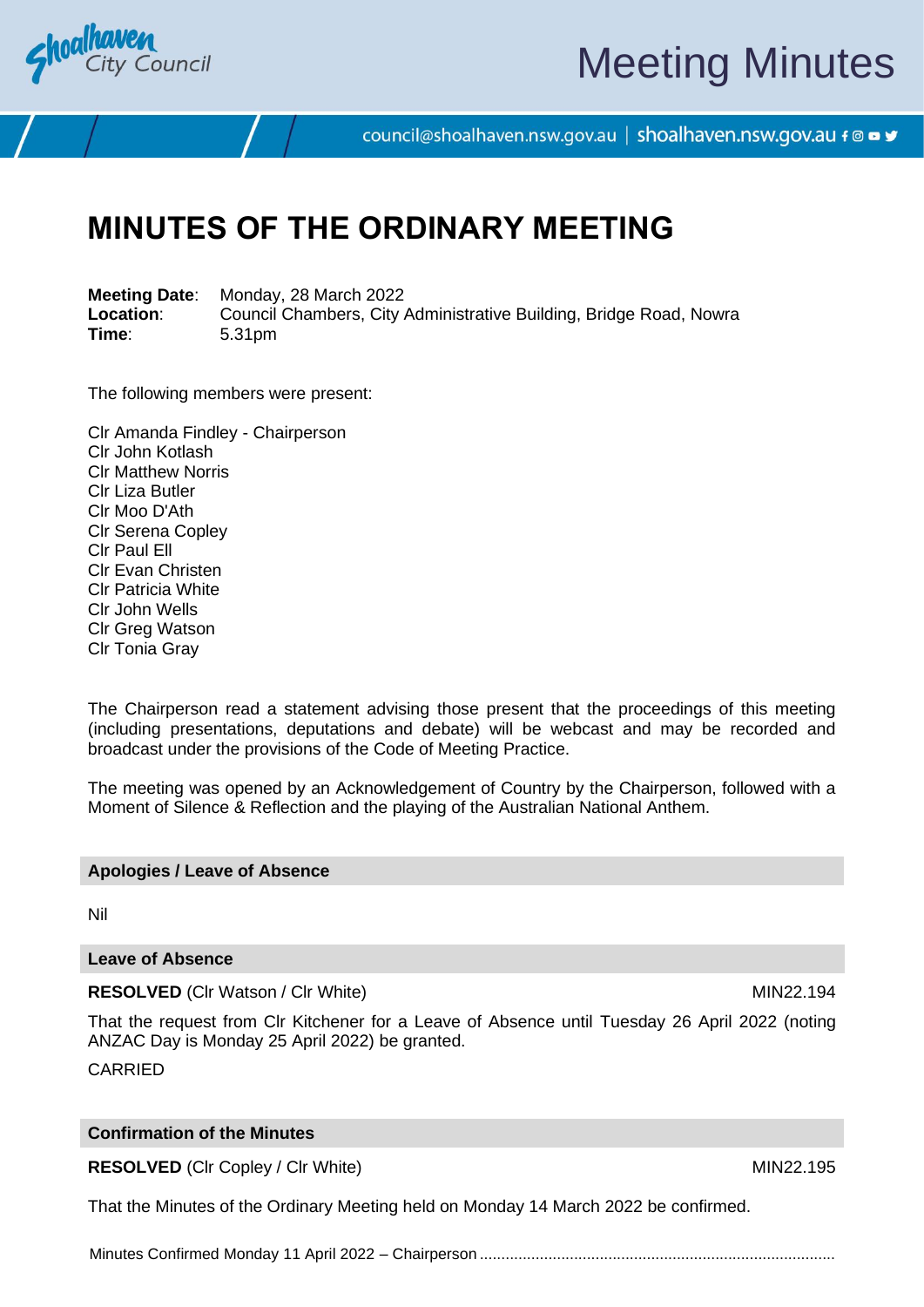

CARRIED

### **Declarations of Interest**

Clr Butler – CL22.158 - Narrawallee Beach - Dog Access Areas - Review of Environmental Factors - less than significant non pecuniary interest declaration – perceived conflict due to donation to Labor Party Head office by person unknown to her – will remain in the room and will take part in discussion and vote.

Clr Gray – CL22.148 - Agritourism - Standard Instrument Local Environmental Plan Amendment - Land Use Zones & Optional Clauses Nomination – As a Councillor with a principal place of residence which is RU2 land, I am submitting to the Council a Special Disclosure of Pecuniary Interest Form under Clause 4.37 of the Code of Conduct for the consideration of the amendments to the LEP on this item. Accordingly, I will remain in the room and participate in discussion and vote on this item.

Clr Norris - CL22.148 - Agritourism - Standard Instrument Local Environmental Plan Amendment - Land Use Zones & Optional Clauses Nomination – less than significant non pecuniary interest – he rents a property on RU2 land his property may be affected by the zone - will remain in the room and will take part in discussion and vote on this item.

Clr Findley - CL22.148 - Agritourism - Standard Instrument Local Environmental Plan Amendment - Land Use Zones & Optional Clauses Nomination – less than significant non pecuniary interest – she is a Part owner of a rural property, and there could be a perception that any blanket change to the LEP could benefit me or my business partner personally. However the resolution is a state wide change for rural land holdings – will remain in the room and will take part in discussion and vote.

### **Presentation of Awards**

The Mayor presented the following Awards recently received at the IPWEA Conference:

Congratulated Trevor Dando and the Works and Services Team for receiving the Highly Commended Award in Engineering Excellence Award (Category A) for Projects under \$500,000 for the rebuilding of the Toomboolombah Bridge after the Currowan Fire.

Congratulated David Hojem, Peter Windley and the Waste Team for receiving the Category 6 Winner Engineering Excellence Award Environmental Enhancement Project for initiative including recovery recycling and re-using – Shoalhaven Glass Recycling Facility.

### **Introduction of Items as Matters of Urgency**

**RESOLVED** (CIr Christen / CIr D'Ath) MIN22.196

That the following addendum reports be introduced as matters of urgency:

1. MM22.5 Mayoral Minute - Budget Review

CARRIED

The Chairperson ruled the matters as ones of urgency as they relate to urgent business of Council and allowed their introduction.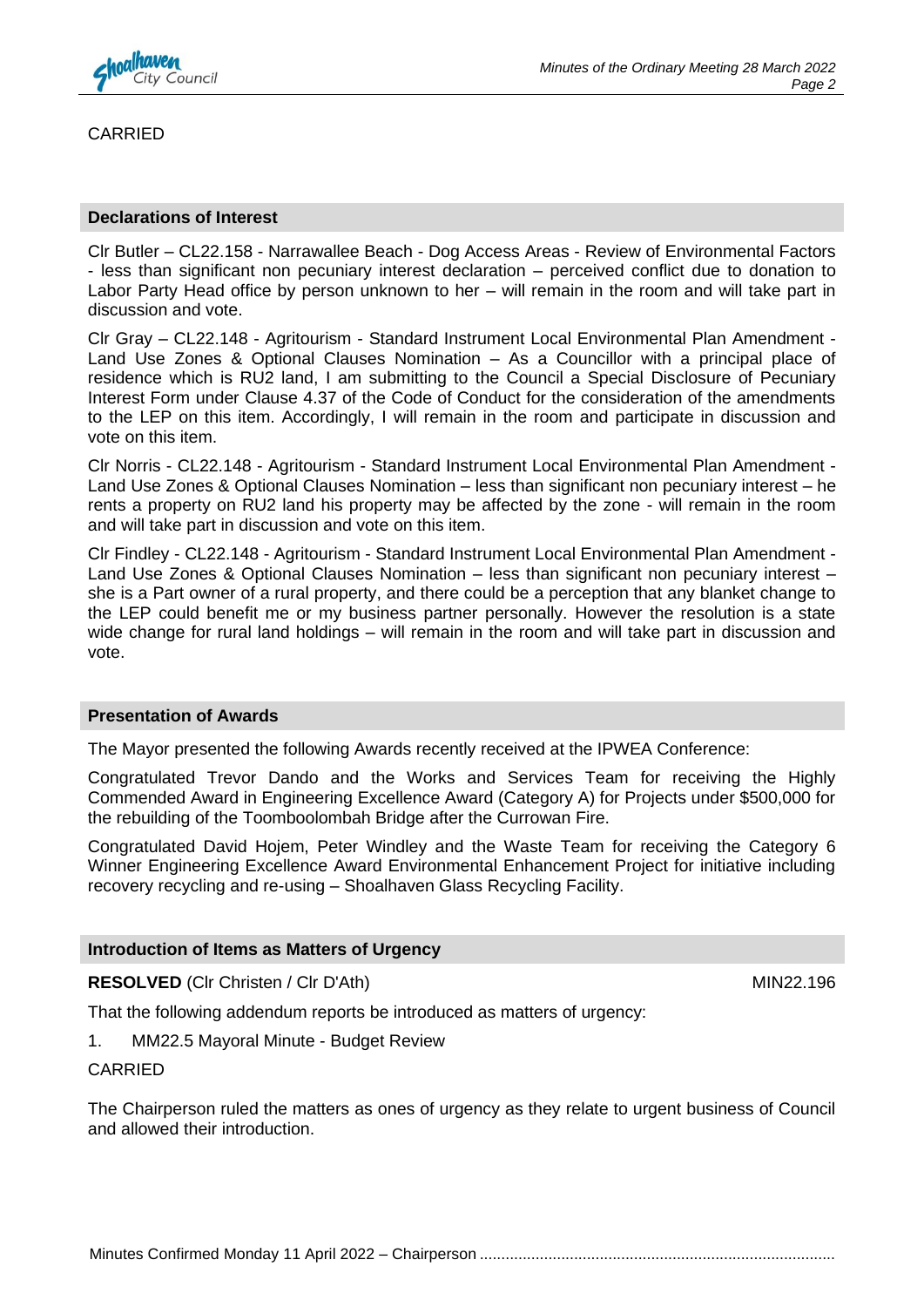## **MAYORAL MINUTE**

### **MM22.4 Mayoral Minute - Development Control Plan Provisions for Medium Density Development**

### **Recommendation**

That Council receive a report as soon as practicable that:

- 1. Considers issues presented by members of the Shoalhaven Community regarding medium density development relating to car parking, private open space, landscaping and accessibility (not exclusively) that have arisen since 2019 when changes occurred.
- 2. Recommends a range of possible resulting improvements that could be made to Chapter G13: *Medium Density and Other Residential Development of Shoalhaven Development Control Plan 2014* (and other chapters of the DCP if required) to address these concerns, including the preparation of a potential draft Chapter G13 for consideration.

### **RESOLVED** (Clr Findley / Clr D'Ath) MIN22.197

That Council receive a report as soon as practicable that:

- 1. Considers issues presented by members of the Shoalhaven Community regarding medium density development relating to car parking, private open space, landscaping and accessibility (not exclusively) that have arisen since 2019 when changes occurred.
- 2. Recommends a range of possible resulting improvements that could be made to Chapter G13: *Medium Density and Other Residential Development of Shoalhaven Development Control Plan 2014* (and other chapters of the DCP if required) to address these concerns, including the preparation of a potential draft Chapter G13 for consideration.
- FOR: Clr Findley, Clr Kotlash, Clr Norris, Clr Butler, Clr D'Ath, Clr Copley, Clr Ell, Clr Christen, Clr White, Clr Wells, Clr Watson and Clr Gray

AGAINST: Nil

CARRIED

### **MM22.5 Mayoral Minute - Budget Review HPERM Ref: HPERM Ref:**

### **Recommendation**

That the CEO reports back to Council on the following

- 1. Any projects that are not tied to grant funding that could be postponed in order to divert further funding into urgent road repairs post weather event.
	- a. The report should also include details of:
		- i. The impact of not applying the Special Rate Variation, and how this will affect the budget overall and specifically the roads budget
		- ii. The compounding impact should Council continue to keep rates below what is required to meet the demands in service.
- 2. Any Natural Disaster payments that Council qualify for, what is included and how will they be administered following the State Government Natural Disaster declaration of the Shoalhaven LGA.

**D22/118292**

**HPERM Ref: D22/114582**

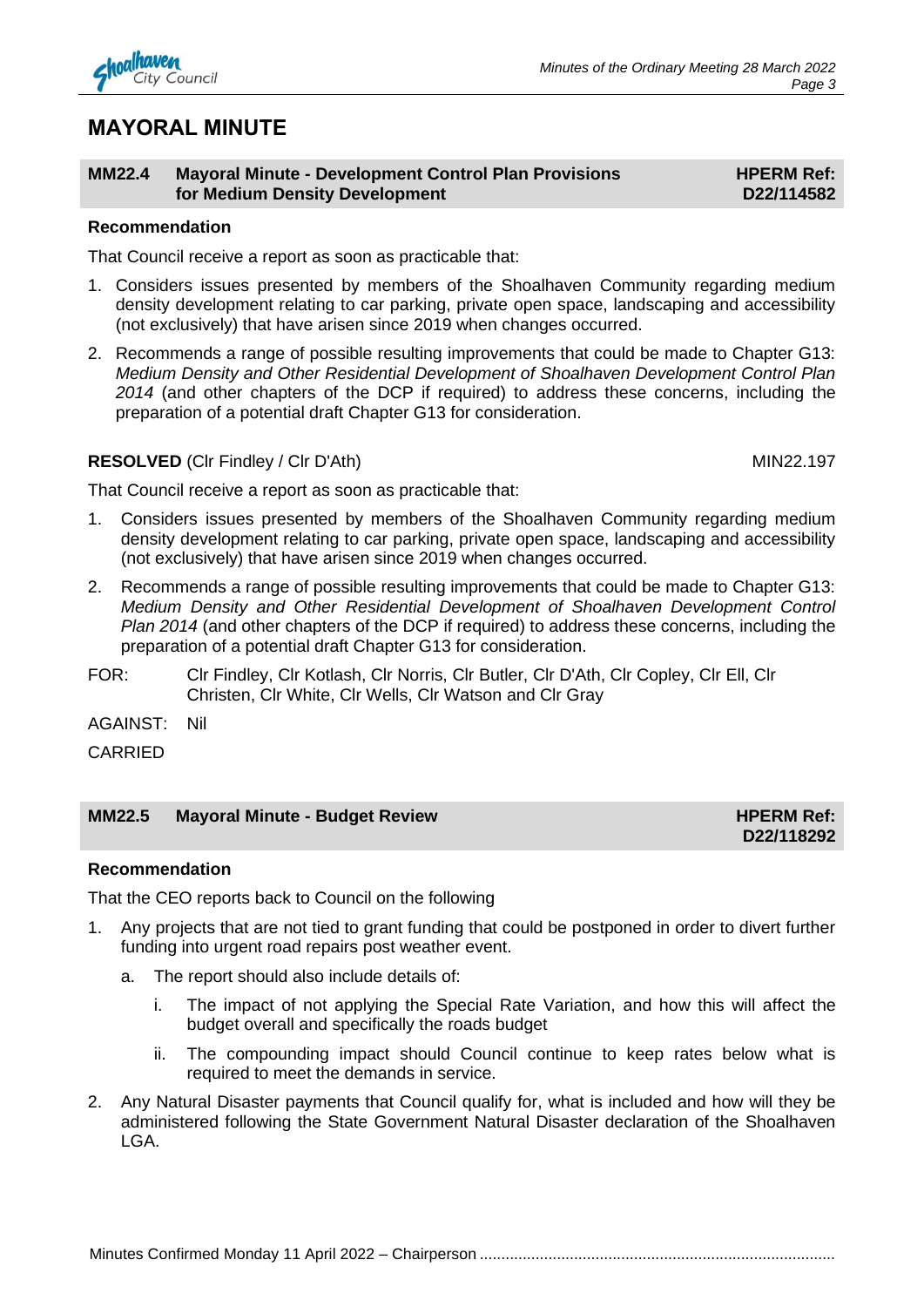

### MOTION (Clr Findley / Clr Gray)

That the CEO reports back to Council on the following:

- 1. Any projects that are not tied to grant funding that could be postponed in order to divert further funding into urgent road repairs post weather event.
	- a. The report should also include details of:
		- i. The impact of not applying the Special Rate Variation, and how this will affect the budget overall and specifically the roads budget
		- ii. The compounding impact should Council continue to keep rates below what is required to meet the demands in service.
- 2. Any Natural Disaster payments that Council qualify for, what is included and how will they be administered following the State Government Natural Disaster declaration of the Shoalhaven LGA.

Clr Wells raised a point of order against Mayor Findley for misrepresentation of funding composition for Boongaree. The Mayor did not rule as a point of order.

PROCEDURAL MOTION – EXTENSION OF TIME FOR DEBATE (Clr Watson / Clr White)

That an extension of time be permitted for Clr Wells

FOR: Clr Findley, Clr Kotlash, Clr Ell, Clr White, Clr Wells and Clr Watson

AGAINST: Clr Norris, Clr Butler, Clr D'Ath, Clr Copley, Clr Christen and Clr Gray

CARRIED ON THE CASTING VOTE OF THE CHAIR

### **RESOLVED** (CIr Findley / CIr Gray) MIN22.198

That the CEO reports back to Council on the following:

- 1. Any projects that are not tied to grant funding that could be postponed in order to divert further funding into urgent road repairs post weather event.
	- a. The report should also include details of:
		- i. The impact of not applying the Special Rate Variation, and how this will affect the budget overall and specifically the roads budget
		- ii. The compounding impact should Council continue to keep rates below what is required to meet the demands in service.
- 2. Any Natural Disaster payments that Council qualify for, what is included and how will they be administered following the State Government Natural Disaster declaration of the Shoalhaven LGA.
- FOR: Clr Findley, Clr Kotlash, Clr Norris, Clr Butler, Clr D'Ath, Clr Copley, Clr Christen, Clr White and Clr Gray
- AGAINST: Clr Ell, Clr Wells and Clr Watson

CARRIED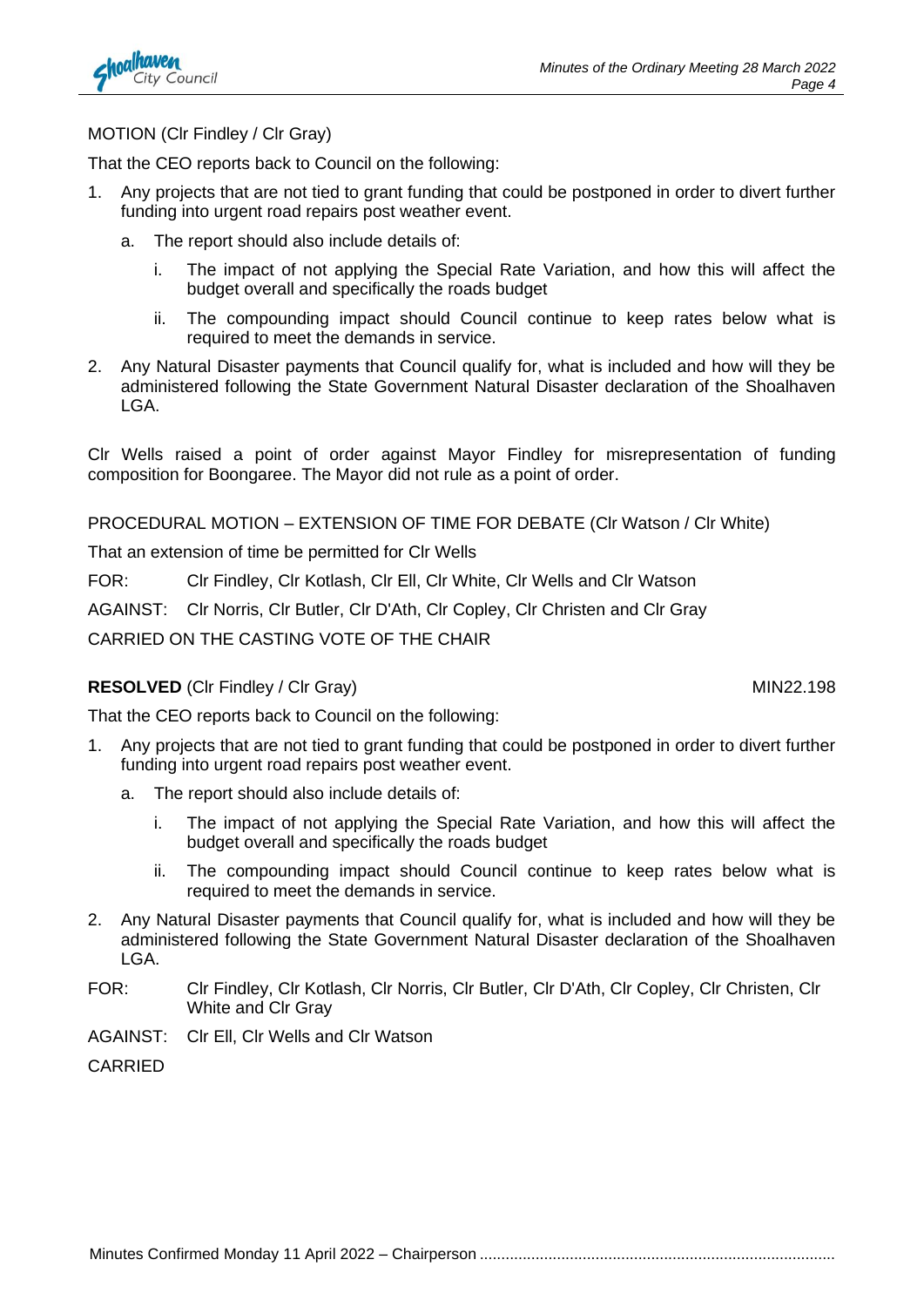### **DEPUTATIONS AND PRESENTATIONS**

### **CL22.148 - Agritourism - Standard Instrument Local Environmental Plan Amendment - Land Use Zones & Optional Clauses Nomination**

Arwen Apps & Sam Quick (Representing Kangaroo Valley Rural Landholders) addressed the meeting to speak against the recommendation.

### **CL22.153 – Modification Application No. DS21/1353 – 76 West Cr, Culburra Beach – Lot 298 DP 11892**

Steven Vidler (on behalf of himself & Chris Phillips) addressed the meeting to speak AGAINST the recommendation.

### **CL22.158 - Narrawallee Beach - Dog Access Areas - Review of Environmental Factors**

Jan Gregory (representing herself) addressed the meeting to speak AGAINST the recommendation.

### **Procedural Motion - Bring Items Forward**

**RESOLVED** (CIr Wells / CIr Watson) MIN22.199

That the following matters be brought forward for consideration:

- CL22.148 Agritourism Standard Instrument Local Environmental Plan Amendment Land Use Zones & Optional Clauses Nomination
- CL22.153 Modification Application No. DS21/1353 76 West Cr, Culburra Beach Lot 298 DP 11892
- CL22.158 Narrawallee Beach Dog Access Areas Review of Environmental Factors
- CL22.151 Tenders Public Amenities Cleaning Building Services

CARRIED

#### **CL22.148 Agritourism - Standard Instrument Local Environmental Plan Amendment - Land Use Zones & Optional Clauses Nomination HPERM Ref: D22/66892**

Note: A Deputation was received on this Item.

Clr Gray – As a Councillor with a principal place of residence which is RU2 land, I am submitting to the Council a Special Disclosure of Pecuniary Interest Form under Clause 4.37 of the Code of Conduct for the consideration of the amendments to the LEP on this item. Accordingly, I will remain in the room and participate in discussion and vote on this item.

Clr Norris - less than significant non pecuniary interest – he rents a property on RU2 land his property may be affected by the zone - will remain in the room and will take part in discussion and vote on this item.

Clr Findley - less than significant non pecuniary interest – she is a Part owner of a rural property, and there could be a perception that any blanket change to the LEP could benefit me or my business partner personally. However the resolution is a state wide change for rural land holdings – remained in the room and took part in discussion and voted.

### **Recommendation**

That Council:

1. Opt-in to the proposed new 'Farm stay accommodation' and 'Farm gate premises' optional clauses for inclusion in the Shoalhaven Local Environmental Plan (LEP) 2014, including the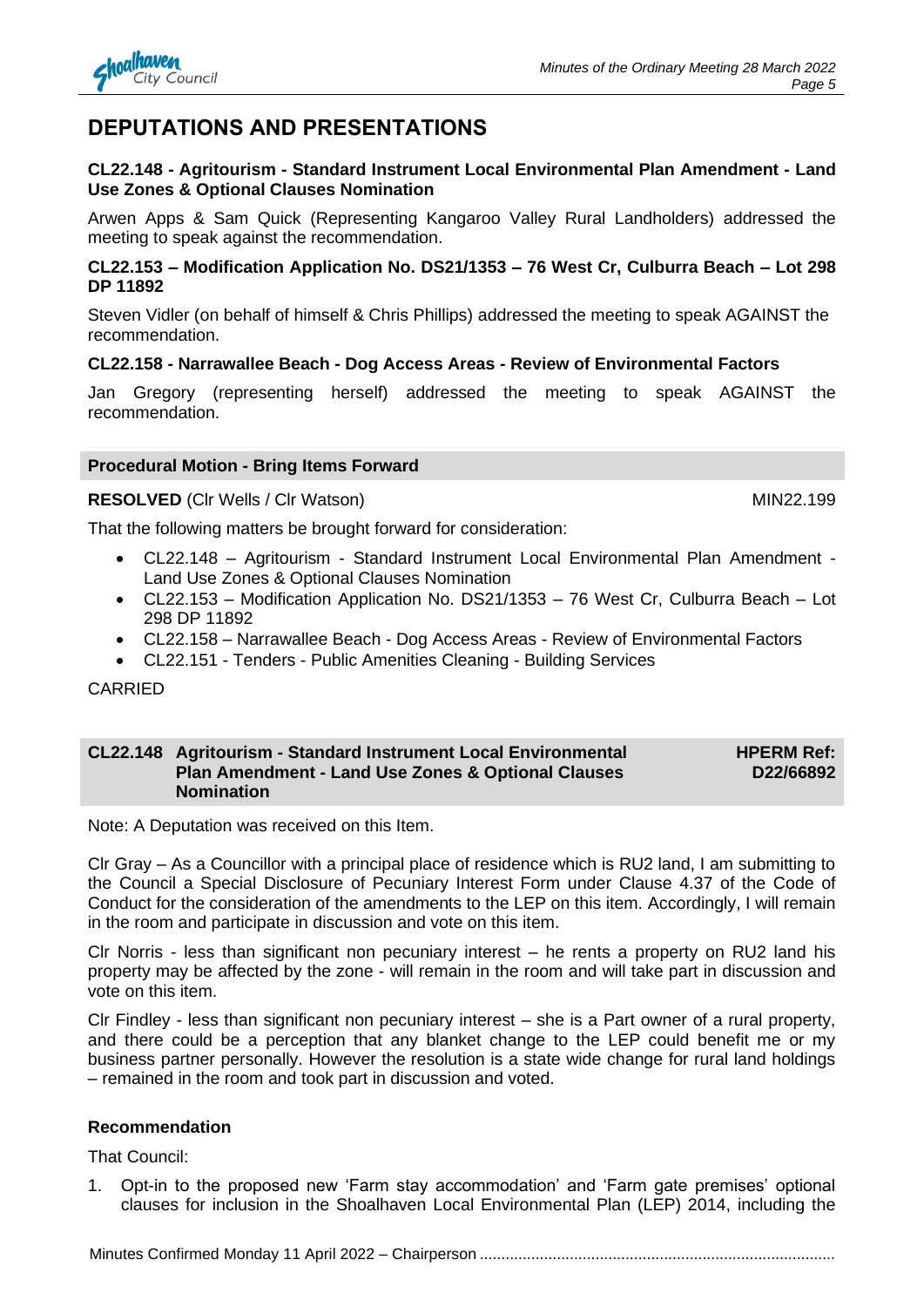Shoalhaven specific numerical standards outlined in the report.

- 2. Nominate the RU1 Primary Production and RU2 Rural Landscape zones as land to which the new 'Agritourism', 'Farm experience premises' and 'Farm gate premises' land use terms will be permitted with consent in the Shoalhaven LEP 2014.
- 3. Not nominate additional zones where 'farm stay accommodation', 'cellar door premises' and 'roadside stalls' would be permitted with consent at this point.
- 4. Advise the NSW Department of Planning & Environment (DPE) of Council's resolution by 31 March 2022 and request further meaningful consultation and dialogue with DPE on the current proposal and broader agritourism reforms, where relevant.
- 5. Receive future reports, if required, to:
	- a. Enable further comment on the detail (or adjustment) of the proposed agritourism planning reforms.
	- b. Present any matters that may arise in the 12 months following the introduction of the new 'Farm stay accommodation' and 'Farm gate premises' optional clauses, which could be considered as part of the regular LEP housekeeping process.

### **RESOLVED** (CIr White / CIr Wells) MIN22.200

That Council:

- 1. Not Opt-in to the proposed new 'Farm stay accommodation' and 'Farm gate premises' optional clauses for inclusion in the Shoalhaven Local Environmental Plan (LEP) 2014.
- 2. Nominate the new 'Agritourism', 'Farm experience premises' and 'Farm gate premises' land use terms to be prohibited across all zones in the Shoalhaven LEP 2014, including in the RU1 Primary Production and RU2 Rural Landscape zones.
- 3. Not nominate additional zones where 'farm stay accommodation', 'cellar door premises' and 'roadside stalls' would be permitted with consent at this point (i.e. retain status quo).
- 4. Advise the NSW Department of Planning & Environment (DPE) of Council's resolution by 31 March 2022 and request further meaningful consultation and dialogue with DPE on the current proposal and broader agritourism reforms, where relevant.
- 5. Receive future reports, if required, to:
	- a. Enable further comment on the detail (or adjustment) of the proposed agritourism planning reforms.
	- b. Consider how a Shoalhaven appropriate version of the optional clauses, emerging land uses ('Agritourism', 'Farm experience premises' and 'Farm gate premises') and other clauses, as required, could work for Shoalhaven.
- 6. Advise CCBs, Industry Representatives and those who made a deputation, of this resolution.
- FOR: Clr Findley, Clr Kotlash, Clr Norris, Clr Butler, Clr D'Ath, Clr Copley, Clr Ell, Clr Christen, Clr White, Clr Wells, Clr Watson and Clr Gray
- AGAINST: Nil

CARRIED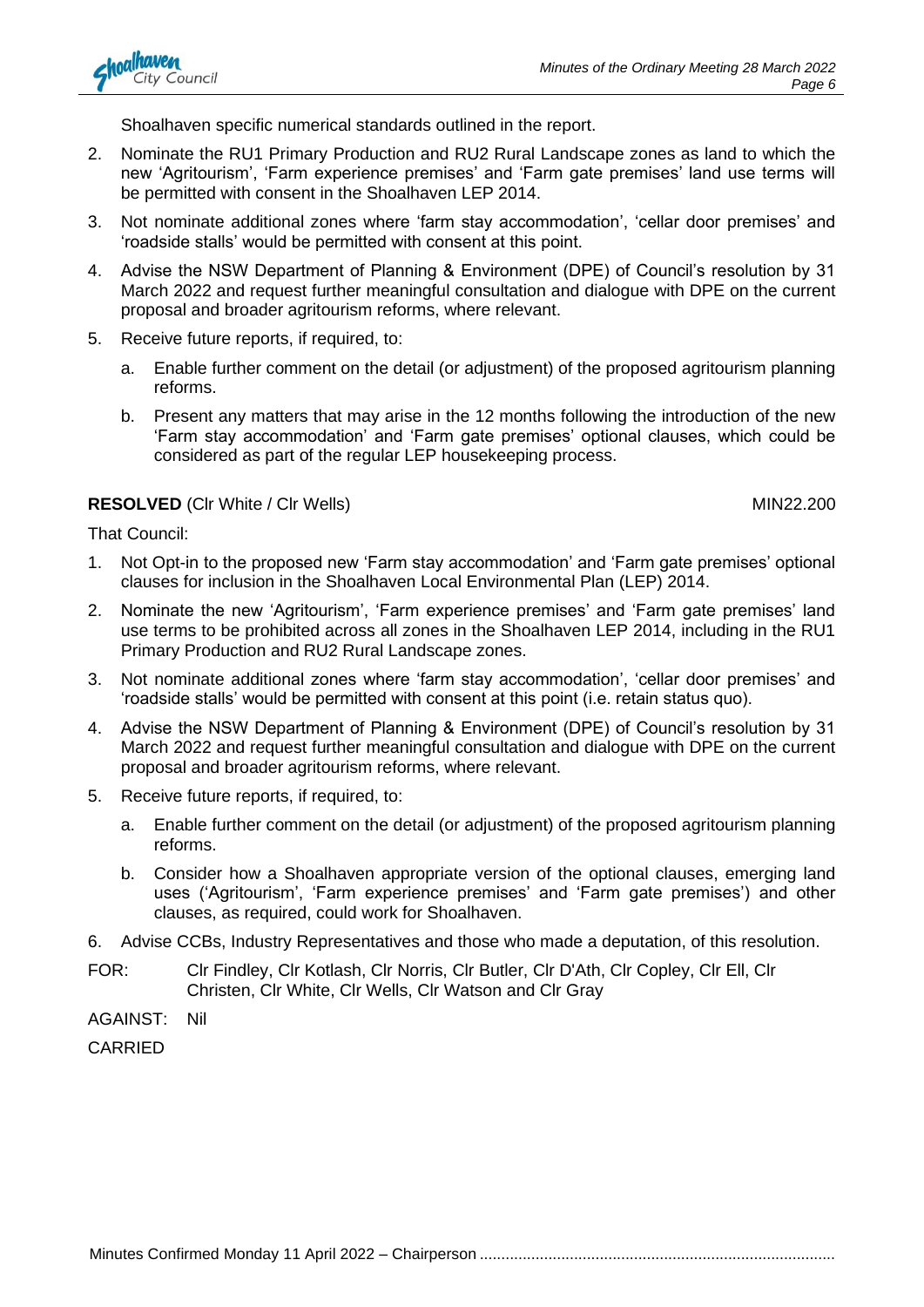#### **CL22.153 Modification Application No. DS21/1353 – 76 West Cr, Culburra Beach – Lot 298 DP 11892**

### **HPERM Ref: D22/67554**

Note: A Deputation was received on this Item.

### **Recommendation**

That Modification Application No. DS21/1353 for a s4.55(1A) Modification seeking to delete Condition 19 from Development Consent No. DA20/1809 lodged over Lot 298 DP 11892 at 76 West Cr, Culburra Beach be determined by way of refusal.

### **RESOLVED** (Clr Watson / Clr Wells) MIN22.201

That in relation to Modification Application No. DS21/1353 for a s4.55(1A) Modification seeking to delete Condition 19 from Development Consent No. DA20/1809 lodged over Lot 298 DP 11892 at 76 West Cr, Culburra Beach the matter be deferred for further advice regarding permissible road verges and the potential review of the Council Policy.

FOR: Clr Findley, Clr Kotlash, Clr Norris, Clr Butler, Clr D'Ath, Clr Copley, Clr Ell, Clr Christen, Clr White, Clr Wells, Clr Watson and Clr Gray

AGAINST: Nil

CARRIED

| CL22.158 Narrawallee Beach - Dog Access Areas - Review of | <b>HPERM Ref:</b> |
|-----------------------------------------------------------|-------------------|
| <b>Environmental Factors</b>                              | D22/93064         |

Note: A Deputation was received on this Item.

Clr Butler – less than significant non pecuniary interest declaration – perceived conflict due to donation to Labor Party Head office by person unknown to her – remained in the room and took part in discussion and voted.

### **Recommendation**

That Council, after consideration of the proposed dog off-leash area and associated works at Narrawallee Beach (the Proposed Activity) assessed in the Review of Environmental Factors dated 28 January 2022 (the REF):

- 1. Determines:
	- (a) that it has examined and taken into account, to the fullest extent possible, all matters affecting, or likely to affect, the environment by reason of the Proposed Activity.
	- (b) that the Proposed Activity is unlikely to significantly affect the environment provided that the proposed safeguards and mitigation measures identified in the REF are adopted and implemented, and therefore, an Environmental Impact Statement is not required to be obtained, examined, and considered in respect of the Proposed Activity; and
	- (c) to adopt and implement the proposed environmental safeguards, mitigation measures and controls identified in the REF.
- 2. Pursuant to section 13(6) of the *Companion Animals Act 1998*, declare that part of Narrawallee Beach between BA8 and BA2 identified in Figure 3 of the REF to be an off-leash area between the hours of 4pm and 8am Australian Eastern Daylight-Saving Time and between 3pm and 10am Australian Eastern Standard Time.
- 3. Pursuant to section 14(1)(d) of the *Companion Animals Act 1998* declare that part of Narrawallee Beach at BA1; between BA9 and BA15; and between IA1 and IA3 as identified in Figure 3 of the REF to be dog prohibited.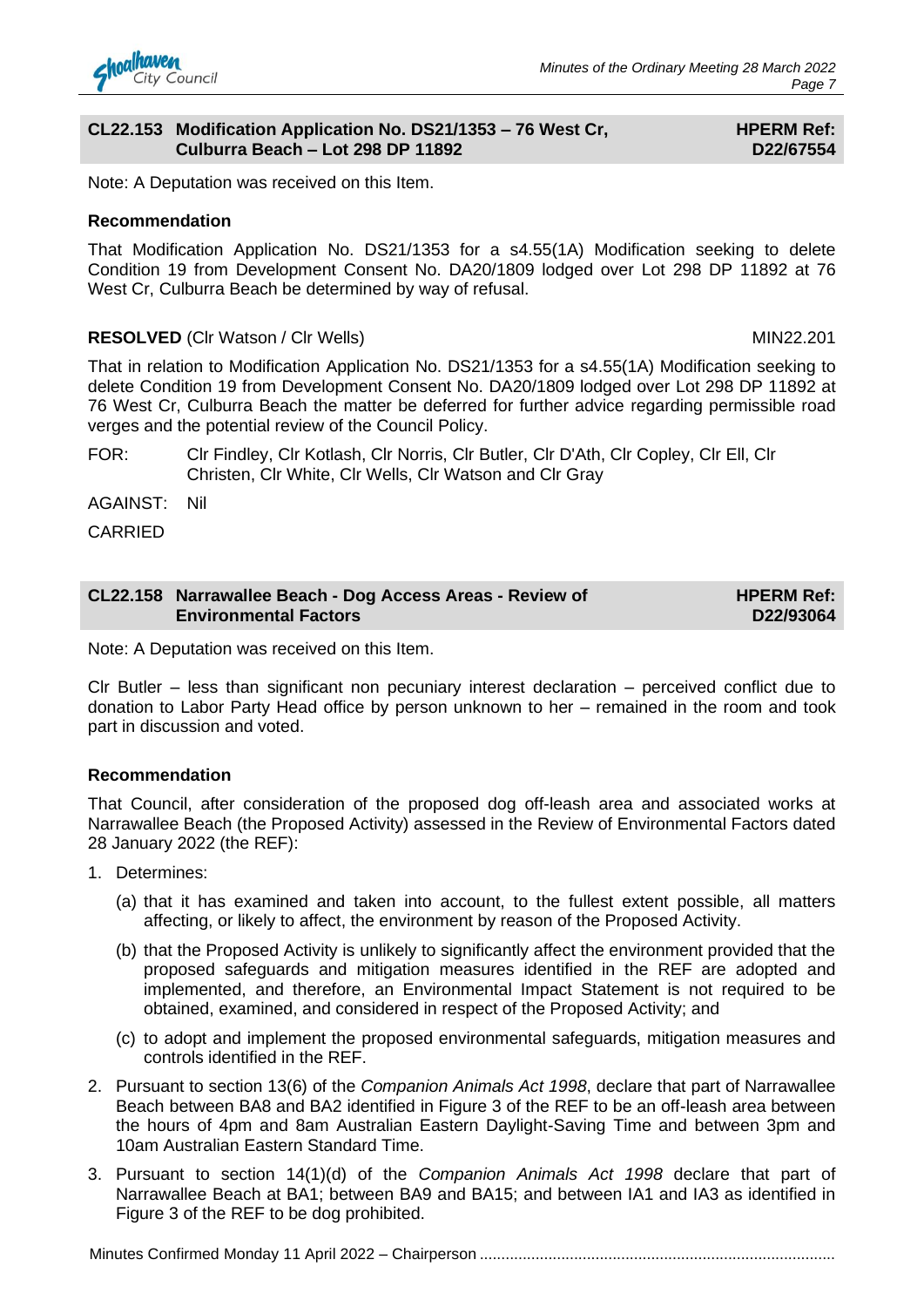

### **RESOLVED** (CIr White / CIr Ell) MIN22.202

That in relation to Narrawallee Beach - Dog Access Areas - Review of Environmental Factors, the matter be referred to a Councillor Briefing due to legal advice being received today and then the matters be reported back to Council.

- FOR: Clr Findley, Clr Kotlash, Clr Norris, Clr Butler, Clr D'Ath, Clr Copley, Clr Ell, Clr Christen, Clr White, Clr Wells, Clr Watson and Clr Gray
- AGAINST: Nil

**CARRIED** 

| CL22.151 Tenders - Public Amenities Cleaning - Building Services | <b>HPERM Ref:</b> |
|------------------------------------------------------------------|-------------------|
|                                                                  | <b>BAJJIANEAA</b> |

# **D21/408566**

### **Recommendation**

That Council consider a separate confidential report regarding Tenders - Public Amenities Cleaning - Building Services, in accordance with Section 10A(2)(d)(i) of the Local Government Act 1993.

### **RESOLVED** (CIr Findley / CIr Wells) MIN22.203

That Council consider a separate confidential report regarding Tenders - Public Amenities Cleaning - Building Services, in accordance with Section 10A(2)(d)(i) of the Local Government Act 1993.

FOR: Clr Findley, Clr Kotlash, Clr Norris, Clr Butler, Clr D'Ath, Clr Copley, Clr Ell, Clr Christen, Clr White, Clr Wells, Clr Watson and Clr Gray

AGAINST: Nil

CARRIED

### **CALL OVER OF THE BUSINESS PAPER**

### **Call Over of Business Paper - En bloc**

### **RESOLVED** (CIr Ell / CIr White) MIN22.204

That the following items from CL22.143 – Report of the Shoalhaven Arts Board be resolved en bloc:

- AB22.7 Public Art Opportunities and Requirements
- AB22.11 Lake Tabourie Museum Collection Care and Management
- FOR: Clr Findley, Clr Kotlash, Clr Norris, Clr Butler, Clr D'Ath, Clr Copley, Clr Ell, Clr Christen, Clr White, Clr Wells, Clr Watson and Clr Gray

AGAINST: Nil

**CARRIED** 

Note – the items will be marked with an asterisk (\*) in these Minutes.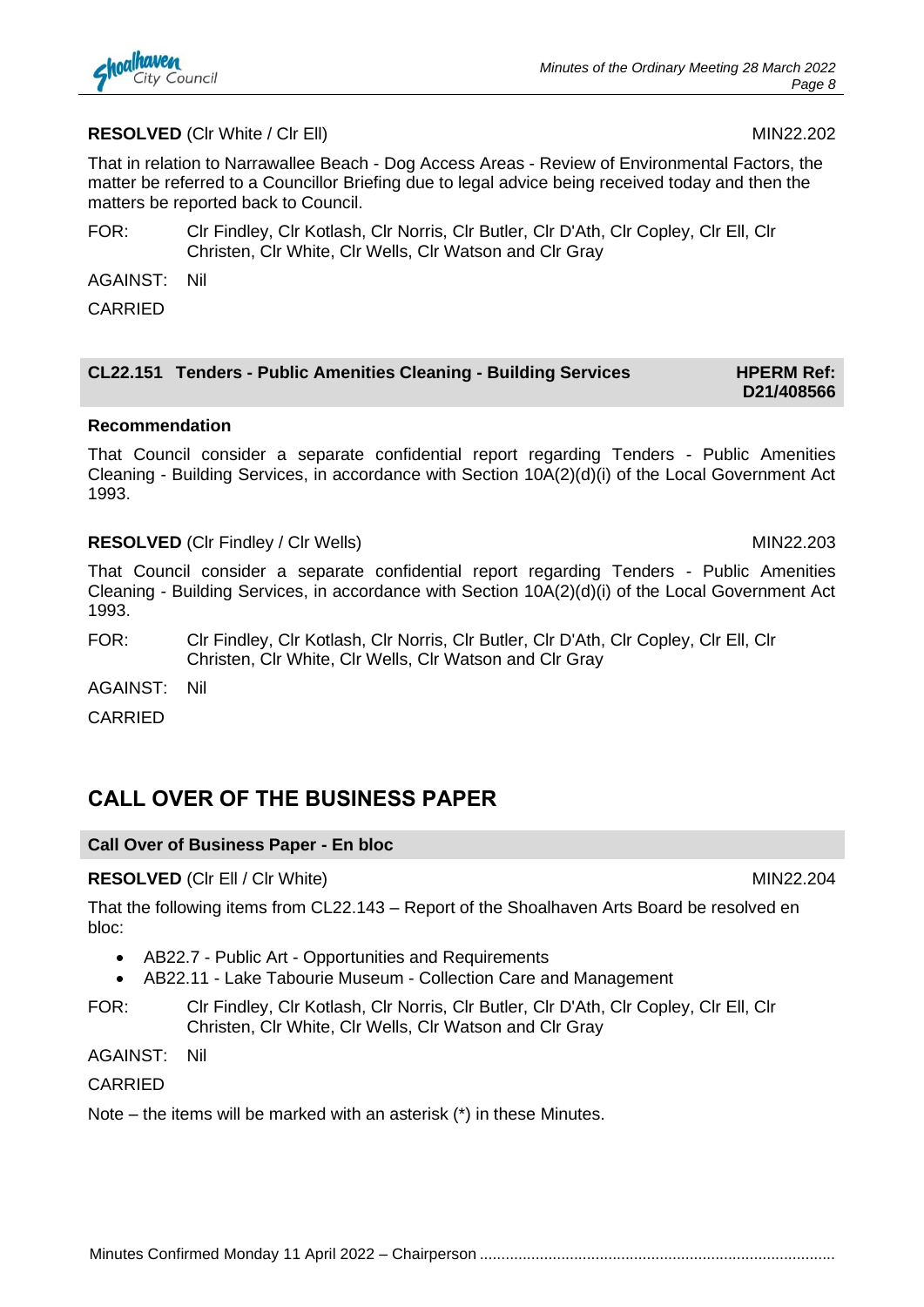### **RESOLVED** (Clr Copley / Clr Gray) MIN22.205

That the following items from the City Performance Directorate be resolved en bloc:

- CL22.144 Draft Code of Meeting Practice Public Exhibition
- CL22.145 Investment Report February 2022
- CL22.146 Local Government Rating Structure & Rating Reform
- FOR: Clr Findley, Clr Kotlash, Clr Norris, Clr Butler, Clr D'Ath, Clr Copley, Clr Ell, Clr Christen, Clr White, Clr Wells, Clr Watson and Clr Gray

AGAINST: Nil

### CARRIED

Note – the items will be marked with an asterisk (\*) in these Minutes.

### **RESOLVED** (CIr Butler / CIr Norris) MIN22.206

That the following items from the City Futures Directorate be resolved en bloc:

- CL22.147 Motorsports Complex Working Group
- CL22.149 Proposed Amendment Voluntary Planning Agreement (VPA006) Bishop Drive, Mollymook
- FOR: Clr Findley, Clr Kotlash, Clr Norris, Clr Butler, Clr D'Ath, Clr Copley, Clr Ell, Clr Christen, Clr White, Clr Wells, Clr Watson and Clr Gray

AGAINST: Nil

CARRIED

Note – the items will be marked with an asterisk (\*) in these Minutes.

### **RESOLVED** (CIr Ell / CIr White) MIN22.207

That the following items from the City Services Directorate be resolved en bloc:

- CL22.150 Bereavement Services Cemeteries Crematoria and Memorial Gardens Policy Report
- CL22.152 Intergovernmental Panel on Climate Change Sixth Assessment Report and Implications for Council
- FOR: Clr Findley, Clr Kotlash, Clr Norris, Clr Butler, Clr D'Ath, Clr Copley, Clr Ell, Clr Christen, Clr White, Clr Wells, Clr Watson and Clr Gray

AGAINST: Nil

CARRIED

Note – the items will be marked with an asterisk (\*) in these Minutes.

Note: Clr Norris left the meeting at 7.31pm.

**RESOLVED** (CIr Copley / CIr Kotlash) MIN22.208

That the following items from the City Lifestyles Directorate be resolved en bloc:

- CL22.154 Negotiations Tenders Demolition & Construction of an Accessible Boardwalk - Ray Brooks Reserve
- CL22.155 Investigation of Meeting Place Budgong / Mt Scanzi.
- CL22.157 Culburra Beach Community Centre Facility Planning and Clarification on Way Forward.
- CL22.159 Sussex Inlet Library Investigations Update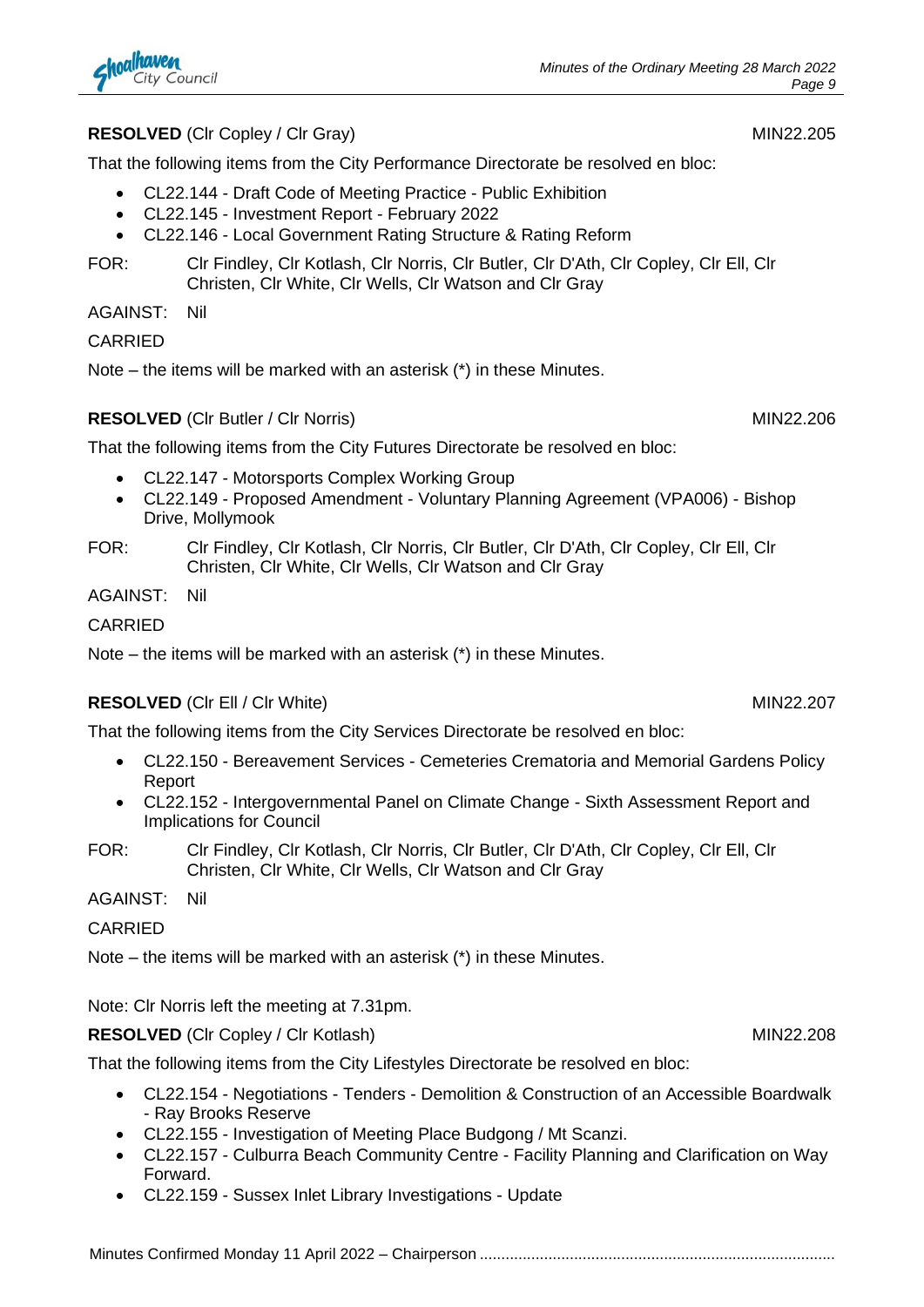FOR: Clr Findley, Clr Kotlash, Clr Butler, Clr D'Ath, Clr Copley, Clr Ell, Clr Christen, Clr White, Clr Wells, Clr Watson and Clr Gray

AGAINST: Nil

CARRIED

Note – the items will be marked with an asterisk (\*) in these Minutes.

Note: Clr Norris returned to the meeting at 7.33pm.

**RESOLVED** (CIr White / CIr Copley) MIN22.209

That the following item from Shoalhaven Water be resolved en bloc:

- CL22.160 Review of Shoalhaven Water Public Policies Round Two.
- FOR: Clr Findley, Clr Kotlash, Clr Norris, Clr Butler, Clr D'Ath, Clr Copley, Clr Ell, Clr Christen, Clr White, Clr Wells, Clr Watson and Clr Gray

AGAINST: Nil

### **CARRIED**

Note – the items will be marked with an asterisk (\*) in these Minutes.

**RESOLVED** (CIr Christen / CIr White) MIN22.210

That the following items from the Councillor Conference Report be resolved en bloc:

- CL22.161 LGNSW Water Management Conference 2022
- FOR: Clr Findley, Clr Kotlash, Clr Norris, Clr Butler, Clr D'Ath, Clr Copley, Clr Ell, Clr Christen, Clr White, Clr Wells, Clr Watson and Clr Gray

AGAINST: Nil

**CARRIED** 

Note – the items will be marked with an asterisk (\*) in these Minutes.

### **REPORT OF THE SHOALHAVEN ARTS BOARD - 3 MARCH 2022**

### **Items marked with an \* were resolved 'en block'.**

### **AB22.7 Public Art - Opportunities and Requirements HPERM Ref: HPERM Ref:**

### **RESOLVED<sup>\*</sup>** (CIr Ell / CIr White) MIN22.211

That Council consider allocating funds of \$100,000 in the 2022/23 budget process to contract an arts specialist to:

- 1. Undertake a full review of the current Public Art Policy and make recommendations for a new policy that supports innovative and best practice approach to public art in the Shoalhaven.
- 2. Develop suitable internal procedures and documentation that ensures that consistent approach and standards are applied to Public Art projects, supporting excellence in commissioning standard, safety and community engagement.
- 3. Document all existing public art across the Shoalhaven, it's current condition, conservation / maintenance needs and status for recording in the City Collection Management system.

**D22/62263**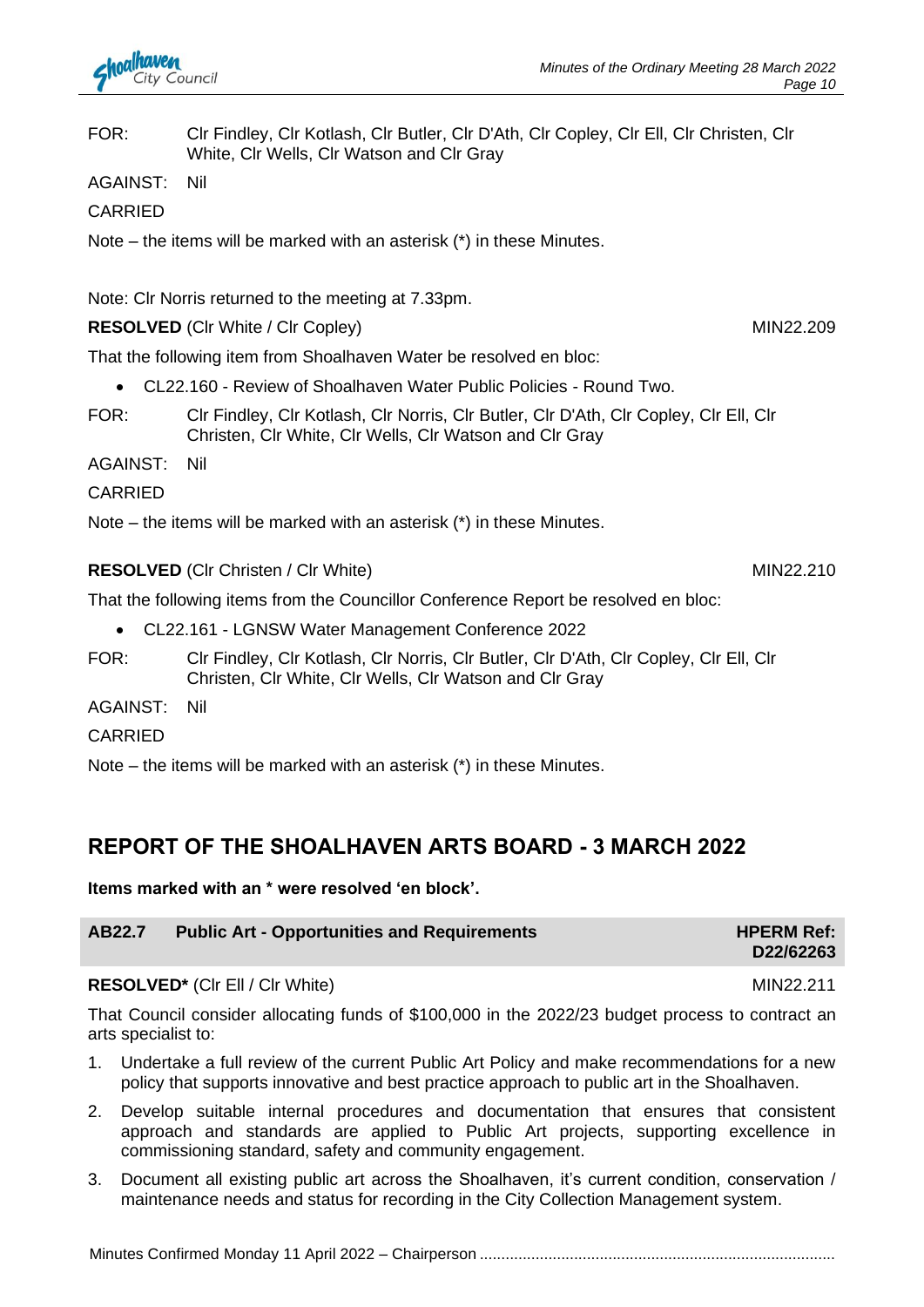

### CARRIED

| AB22.11 Lake Tabourie Museum - Collection Care and | <b>HPERM Ref:</b> |
|----------------------------------------------------|-------------------|
| <b>Management</b>                                  | D22/71354         |

**RESOLVED\*** (CIr Ell / CIr White) MIN22.212

That Council:

- 1. Receive the report for information.
- 2. Consider an operational budget bid of \$40,000 and a recurrent funding of \$10,000 per annum as part of the 2022/23 budget process, to ensure critical conservation work can be undertaken at Lake Tabourie Museum

CARRIED

### **REPORTS**

### **Items marked with an \* were resolved 'en block'.**

| CL22.144 Draft Code of Meeting Practice - Public Exhibition | <b>HPERM Ref:</b><br>D22/93401 |
|-------------------------------------------------------------|--------------------------------|
| <b>RESOLVED*</b> (CIr Copley / CIr Gray)                    | MIN22.213                      |

That

- 1. In accordance with Section 361 of the Local Government Act, the Draft Code of Meeting Practice be placed on public exhibition to obtain community feedback.
- 2. A report be provided at the completion of the exhibition period, outlining the submissions received and providing a Final Draft Code of Meeting Practice for adoption by the Council.
- 3. Council amend its Draft Code of Meeting Practice (attached) Part 4 Public Forum to be held Monday at 4.00pm prior to the Council Ordinary Meeting.

CARRIED

| CL22.145 Investment Report - February 2022 | <b>HPERM Ref:</b> |
|--------------------------------------------|-------------------|
|                                            | D22/65311         |
|                                            |                   |

**RESOLVED<sup>\*</sup>** (Clr Copley / Clr Gray) MIN22.214

That Council:

- 1. Receive the Record of Investments for the Period to 28 February 2022.
- 2. Note that Council's total Investment Portfolio (excluding the Long-Term Growth Fund) returned 0.85% per annum for the month of February 2022, exceeding the benchmark AusBond Bank Bill Index (0.07% pa) by 78 basis points (0.78%).
- 3. Note the performance of the Long-Term Growth Fund as presented in the report.

CARRIED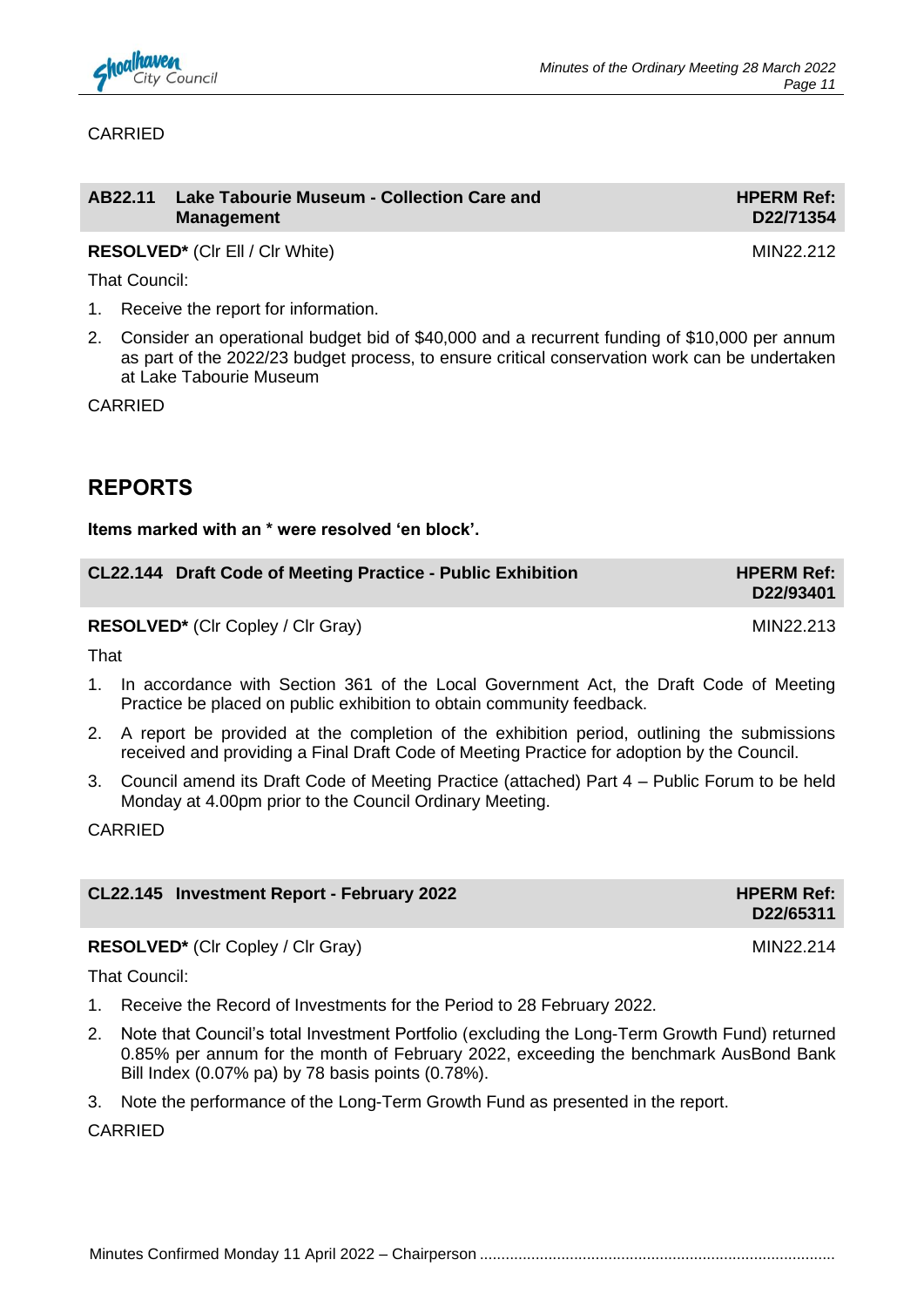

### **CL22.146 Local Government Rating Structure & Rating Reform HPERM Ref:**

# **D22/109793**

### **RESOLVED<sup>\*</sup>** (Clr Copley / Clr Gray) MIN22.215

That Council:

- 1. Receive the report for information and note the various options available to Council for setting a rating structure as part of the Revenue Policy for inclusion in its Delivery Program and Operational Plan.
- 2. Maintain for 2022/23 the practice of using a base amount to levy up to 50% of the rates and to which an ad valorem (rate in the dollar) amount is added to levy the remaining percentage for the reason of equity as outlined in the report.
- 3. Commit to review the rating structure when further rating reform guidelines are released by the State Government.

CARRIED

### **Items marked with an \* were resolved 'en block'.**

| <b>CL22.147 Motorsports Complex Working Group</b> | <b>HPERM Ref:</b><br>D22/73165 |
|---------------------------------------------------|--------------------------------|
| <b>RESOLVED*</b> (CIr Butler / CIr Norris)        | MIN22.216                      |

That regarding the Shoalhaven Motorsports Complex Working Group, Council;

- 1. Endorse the following members of the South Coast Motor Sports Club Inc being appointed as the Community Members on the Group;
	- a. Norman Mogg
	- b. Paul Dean
	- c. Roger Walker
	- d. Robert Bridge
- 2. Adopt the Terms of Reference (Attachment 3 to this report).

### **CARRIED**

| CL22.148 Agritourism - Standard Instrument Local Environmental | <b>HPERM REF:</b> |
|----------------------------------------------------------------|-------------------|
| Plan Amendment - Land Use Zones & Optional Clauses             | D22/66892         |
| <b>Nomination</b>                                              |                   |

Item dealt with earlier in the meeting see MIN22.200

|                                    | <b>CL22.149 Proposed Amendment - Voluntary Planning Agreement</b> | <b>HPERM Ref:</b> |
|------------------------------------|-------------------------------------------------------------------|-------------------|
| (VPA006) - Bishop Drive, Mollymook |                                                                   | D22/89550         |

**RESOLVED<sup>\*</sup>** (CIr Butler / CIr Norris) MIN22.217

That Council:

1. Provide 'in-principle' support to enter into an amendment to the existing Voluntary Planning Agreement (VPA) relating to Bishop Drive, Mollymook as outlined in this report.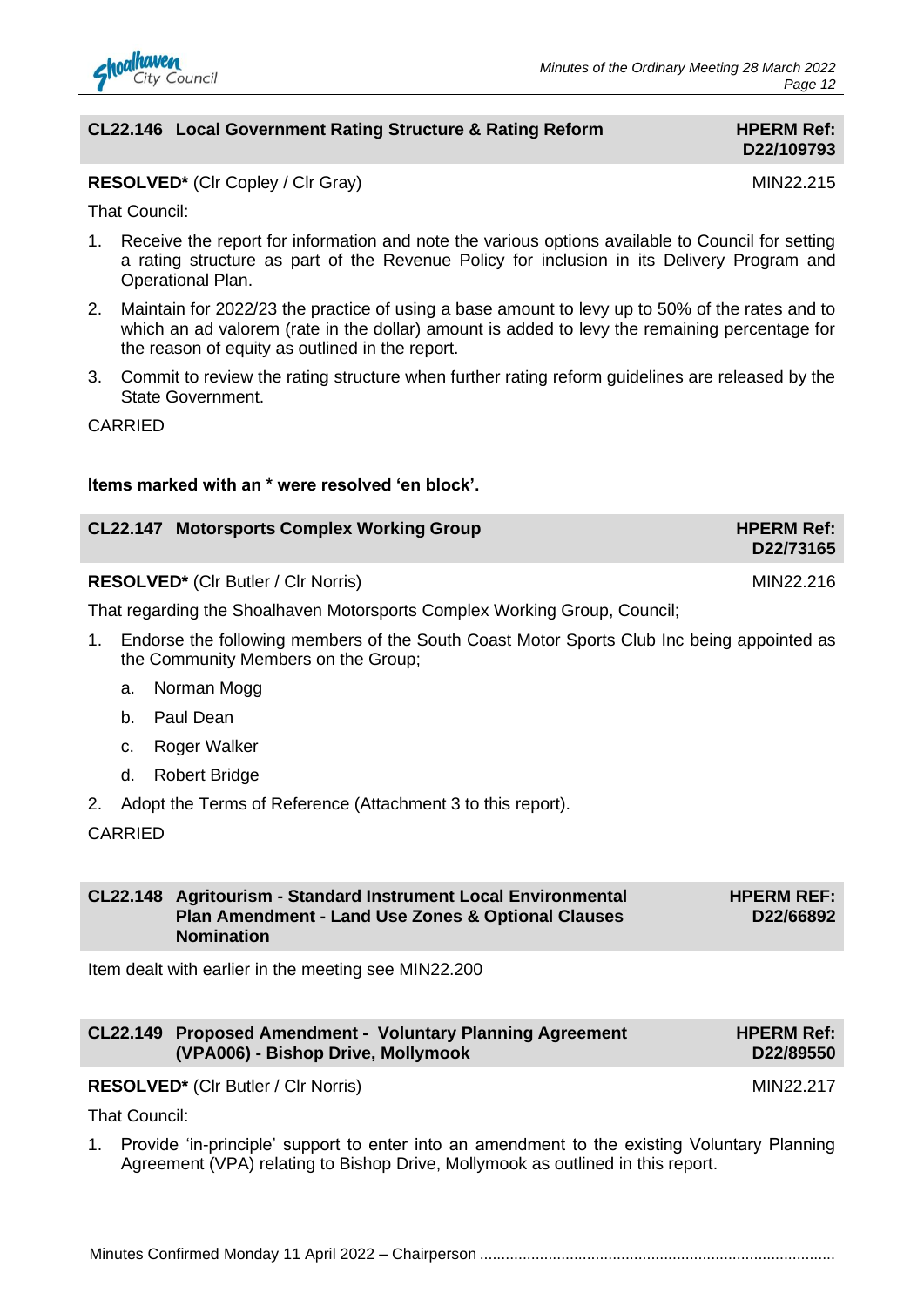- 2. Delegate authority to Council's Chief Executive Officer, or his delegate, to:
	- a. Prepare the draft VPA amendment and associated Explanatory Note.
	- b. Publicly exhibit the draft VPA and associated Explanatory Note for a minimum period of 28 days as required by legislation.
	- c. Enter into the VPA consistent with the detailed key terms, except where objections or substantial issues are raised as a result of public notification, in which case the VPA is to be reported to Council before it is entered into.
- 3. Notify the landowners within the VPA subject area, all parties to the VPA and other stakeholders as relevant, of the public exhibition arrangements in due course.

CARRIED

### **Items marked with an \* were resolved 'en block'.**

| CL22.150 Bereavement Services - Cemeteries Crematoria and<br><b>Memorial Gardens Policy Report</b>  | <b>HPERM Ref:</b><br>D22/70190 |
|-----------------------------------------------------------------------------------------------------|--------------------------------|
| <b>RESOLVED*</b> (CIr EII / CIr White)                                                              | MIN22.218                      |
| That Occurs's adopt the conditional Occurstance Occurstance and Massache Occident Deliau schich has |                                |

That Council adopt the updated Cemeteries Crematoria and Memorial Gardens Policy, which has been revised to align with terminology adopted in the existing and upcoming legislative changes.

CARRIED

| CL22.151 Tenders - Public Amenities Cleaning - Building Services | <b>HPERM REF:</b><br>D21/408566 |
|------------------------------------------------------------------|---------------------------------|
|                                                                  |                                 |

Item dealt with earlier in the meeting see MIN22.203

| CL22.152 Intergovernmental Panel on Climate Change - Sixth | <b>HPERM Ref:</b> |
|------------------------------------------------------------|-------------------|
| <b>Assessment Report and Implications for Council</b>      | D21/412771        |

### **RESOLVED\*** (CIr Ell / CIr White) MIN22.219

That Council note

- 1. The findings of the IPCC Sixth Assessment Report and 'Summary for Policymakers' documents (Attachment 1 and 2) which are outlined in the report below regarding current and projected climate risks associated with the very low – very high emissions scenarios.
- 2. The recommendations of the 'Neighbourhood Issue: Climate Cost and Risks to Councils' report (Attachment 3), which draws on the findings of the IPCC Sixth Assessment Report and recommends that Councils increase operational net zero targets and efforts to mitigate climate change.
- 3. That Council completed a Climate Change Risk Assessment in June 2021 to identify key climate change risks to Council, including temperature and extreme heat, fire weather, changes to rainfall, and sea level rise, and that this Assessment will now be reviewed in light of the IPCC Sixth Assessment Report. The resulting Adaptation Plan will be presented to a future meeting of Council.
- 4. That a Councillor Briefing presentation will be scheduled in the coming month to present current and future sustainability initiatives which address climate change, including Council's climate change risk and adaptation planning process.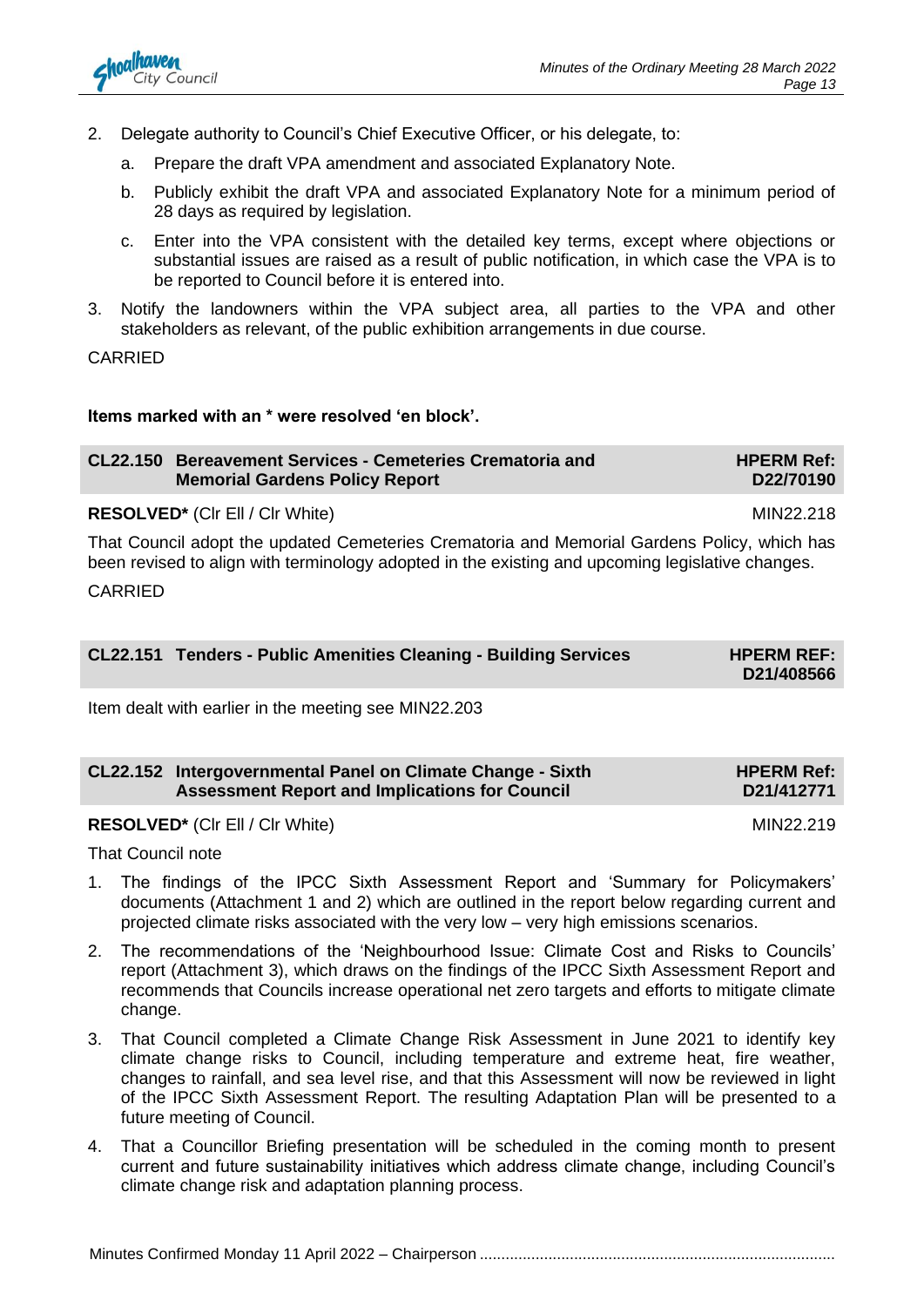

5. That the scheduled review of Council's Sustainable Energy Policy (POL20/71), Council's Sea Level Rise Projections and Policy Framework (SA16.74) and the development of Council's Sustainability Policy will be informed by the IPCC Sixth Assessment Report.

CARRIED

### **CL22.153 Modification Application No. DS21/1353 – 76 West Cr, Culburra Beach – Lot 298 DP 11892**

**HPERM REF: D22/67554**

Item dealt with earlier in the meeting see MIN22.201

### **Items marked with an \* were resolved 'en block'.**

| CL22.154 Negotiations - Tenders - Demolition & Construction of<br>an Accessible Boardwalk - Ray Brooks Reserve. | <b>HPERM Ref:</b><br>D22/51854 |
|-----------------------------------------------------------------------------------------------------------------|--------------------------------|
| <b>RESOLVED*</b> (CIr Copley / CIr Kotlash)                                                                     | MIN22.220                      |

That Council:

- 1. Notes the successful outcome of the tender negotiations for the Demolition and Construction of an Accessible Boardwalk at Ray Brooks Reserve, Palm Beach.
- 2. Note that the CEO will now award the contract for the Demolition and Construction of an Accessible Boardwalk at Ray Brooks Reserve, Palm Beach to GC Civil PTY LTD under delegation.

CARRIED

| CL22.155 Investigation of Meeting Place Budgong / Mt Scanzi | <b>HPERM Ref:</b><br>D21/349551 |
|-------------------------------------------------------------|---------------------------------|
|                                                             |                                 |

**RESOLVED<sup>\*</sup>** (Clr Copley / Clr Kotlash) MIN22.221

That:

- 1. The request for a community meeting and storage space (MIN21.64) remain on Council's community facility request register.
- 2. Council identifies this project in the Review of the Community Infrastructure Strategic Plan.
- 3. If a suitable facility or land becomes available or there is an opportunity for Council to acquire land for a facility, a report will be provided to Council regarding the process and potential costings.

CARRIED

| CL22.156 Shoalhaven Heads Landscape Master Plan - Results of |  |
|--------------------------------------------------------------|--|
| <b>Public Exhibition and Finalisation of the Document</b>    |  |

**HPERM Ref: D22/69964**

### **Recommendation**

That Council

- 1. Receive this report as an update on the community consultation and public exhibition completed in the revision of the Shoalhaven Heads Landscape Master Plan.
- 2. Adopt and finalise the draft Shoalhaven Heads Landscape Master Plan.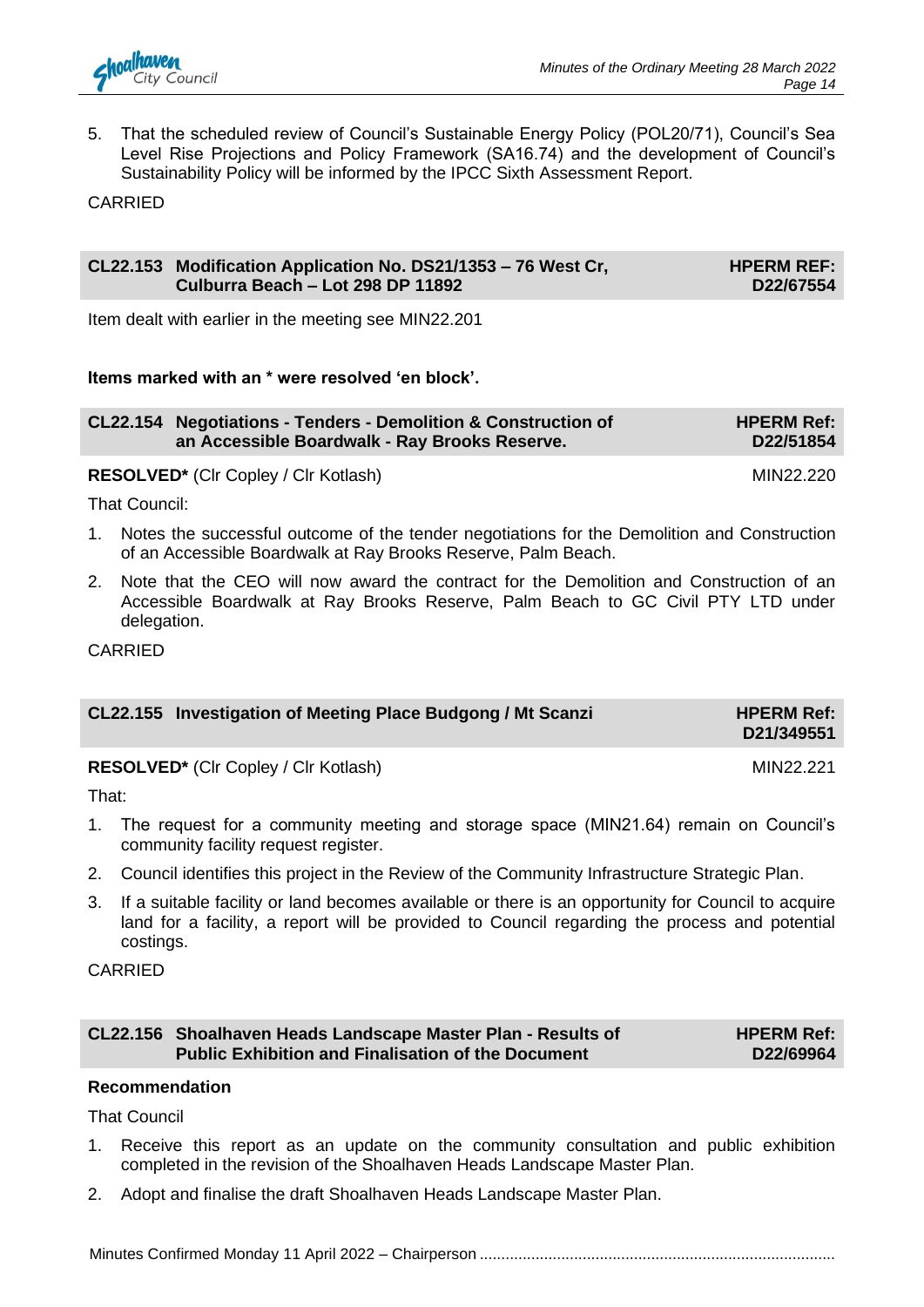

3. Proceed to implementation of the Shoalhaven Heads Landscape Master Plan, utilising the document as a strategic way forward in the town of Shoalhaven Heads.

**RESOLVED** (CIr White / CIr Copley) MIN22.222

That Council:

- 1. Receive this report as an update on the community consultation and public exhibition completed in the revision of the Shoalhaven Heads Landscape Master Plan.
- 2. Adopt and finalise the draft Shoalhaven Heads Landscape Master Plan.
- 3. Proceed to implementation of the Shoalhaven Heads Landscape Master Plan, utilising the document as a strategic way forward in the town of Shoalhaven Heads.
- FOR: Clr Findley, Clr Kotlash, Clr Norris, Clr Butler, Clr D'Ath, Clr Copley, Clr Ell, Clr Christen, Clr White, Clr Wells, Clr Watson and Clr Gray

AGAINST: Nil

CARRIED

| CL22.157 Culburra Beach Community Centre - Facility Planning | <b>HPERM Ref:</b> |
|--------------------------------------------------------------|-------------------|
| and Clarification on Way Forward                             | D22/72019         |

**RESOLVED\*** (CIr Copley / CIr Kotlash) MIN22.223

That Council:

- 1. Acknowledge the various proposals as determined at Council's Strategy & Assets Committee Meeting in July 2021 and Ordinary Meeting in November 2021 in relation to the Culburra Beach Community Centre site.
- 2. Proceed to undertake a community-based master planning exercise for the Culburra Beach Community Centre site in line with the Open Space Master Planning Priority List to be determined by Council.
- 3. Note that the Master Plan of the Culburra Beach Community Centre is to identify needs over the next 20 years and include engagement with all users and stakeholders.
- 4. Continue discussions with The Halloran Trust regarding the potential opportunities to locate a community swimming pool within the West Culburra Development.

CARRIED

| CL22.158 Narrawallee Beach - Dog Access Areas - Review of | <b>HPERM REF:</b> |
|-----------------------------------------------------------|-------------------|
| <b>Environmental Factors</b>                              | D22/93064         |

Item dealt with earlier in the meeting see MIN22.202

| CL22.159 Sussex Inlet Library Investigations - Update | <b>HPERM Ref:</b><br>D22/70498 |
|-------------------------------------------------------|--------------------------------|
| <b>RESOLVED*</b> (CIr Copley / CIr Kotlash)           | MIN22.224                      |

That Council

1. Receive the Sussex Inlet Library Investigations report and note the advice provided in respect of previous Council resolutions regarding a Library for Sussex Inlet.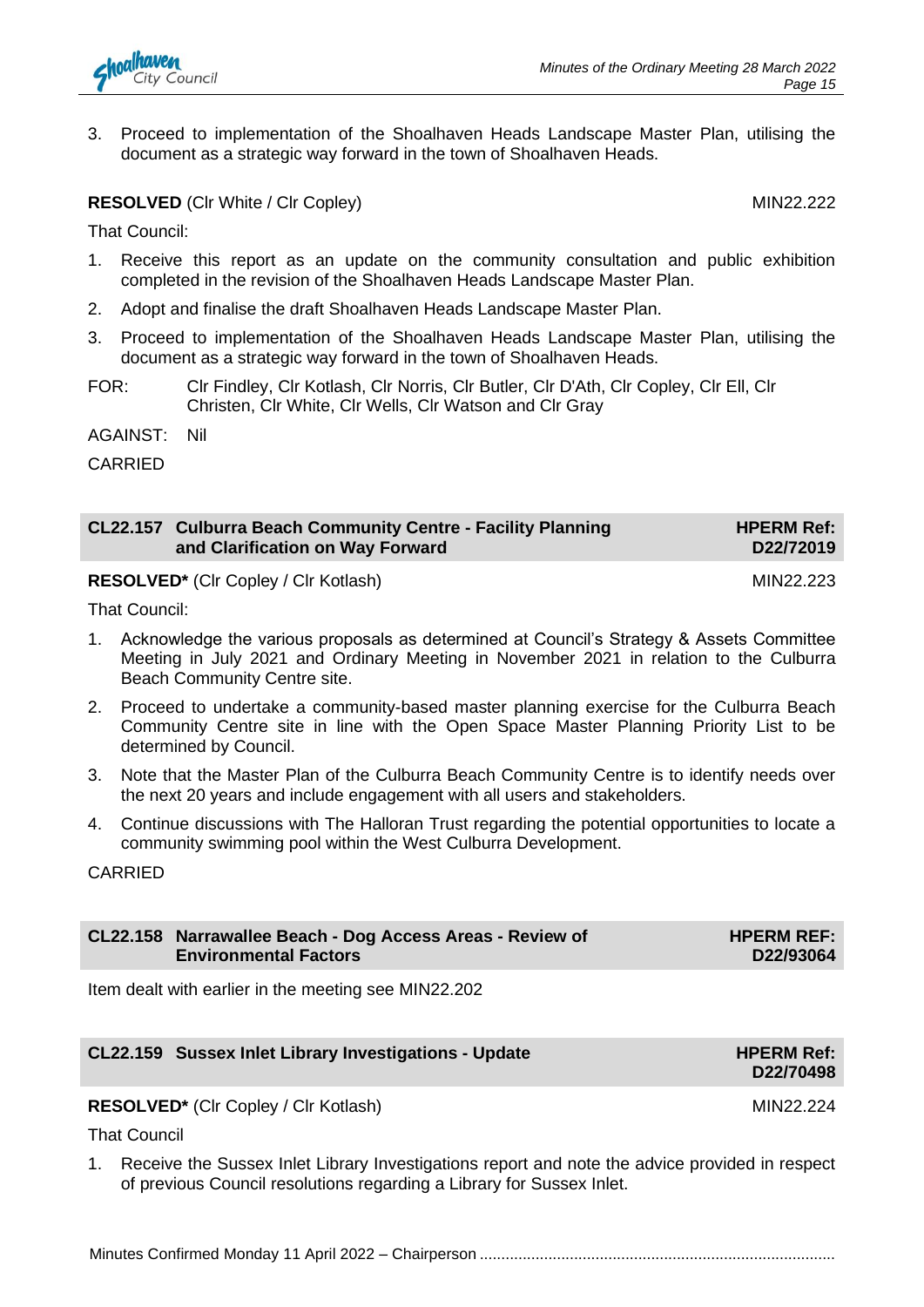

2. Receive further reports on the matter as information on the ongoing investigations into an alternate site for a Sussex Inlet Library becomes available.

CARRIED

### **Items marked with an \* were resolved 'en block'.**

| CL22.160 Review of Shoalhaven Water Public Policies - Round<br><b>Two</b> | <b>HPERM Ref:</b><br>D22/104477 |
|---------------------------------------------------------------------------|---------------------------------|
| <b>RESOLVED*</b> (CIr White / CIr Copley)                                 | MIN22.225                       |

That Council reaffirm the following policies with no or minor changes

- 1. Communication Site Charging **(Attachment 1)**
- 2. Communication Site Rental Community FM Radio Stations **(Attachment 2)**

CARRIED

### **Items marked with an \* were resolved 'en block'.**

| CL22.161 LGNSW Water Management Conference 2022 | <b>HPERM Ref:</b><br>D22/98550 |
|-------------------------------------------------|--------------------------------|
|                                                 |                                |

**RESOLVED<sup>\*</sup>** (Clr Christen / Clr White) MIN22.226

That Council receive the report from Clr Mark Kitchener on the LGNSW Water Management Conference for information.

CARRIED

| CL22.162 LGNSW Water Management Conference 2022 | <b>HPERM Ref:</b> |
|-------------------------------------------------|-------------------|
|                                                 | D22/105586        |

### **Recommendation**

That Council:

- 1. Receive the report from Clr Patricia White on the LGNSW Water Management Conference 2022 for information.
- 2. Provide Councillors with a copy of the ISJO Report "Illawarra-Shoalhaven Water Sensitive Framework" for reference.
- 3. Provides a briefing to Councillors on Shoalhaven Water activities as part of the Councillor Induction program.

### **RESOLVED** (CIr White / CIr Christen) MIN22.227

That Council:

- 1. Receive the report from Clr Patricia White on the LGNSW Water Management Conference 2022 for information.
- 2. Provide Councillors with a copy of the ISJO Report "Illawarra-Shoalhaven Water Sensitive Framework" for reference.
- 3. Provides a briefing to Councillors on Shoalhaven Water activities as part of the Councillor Induction program.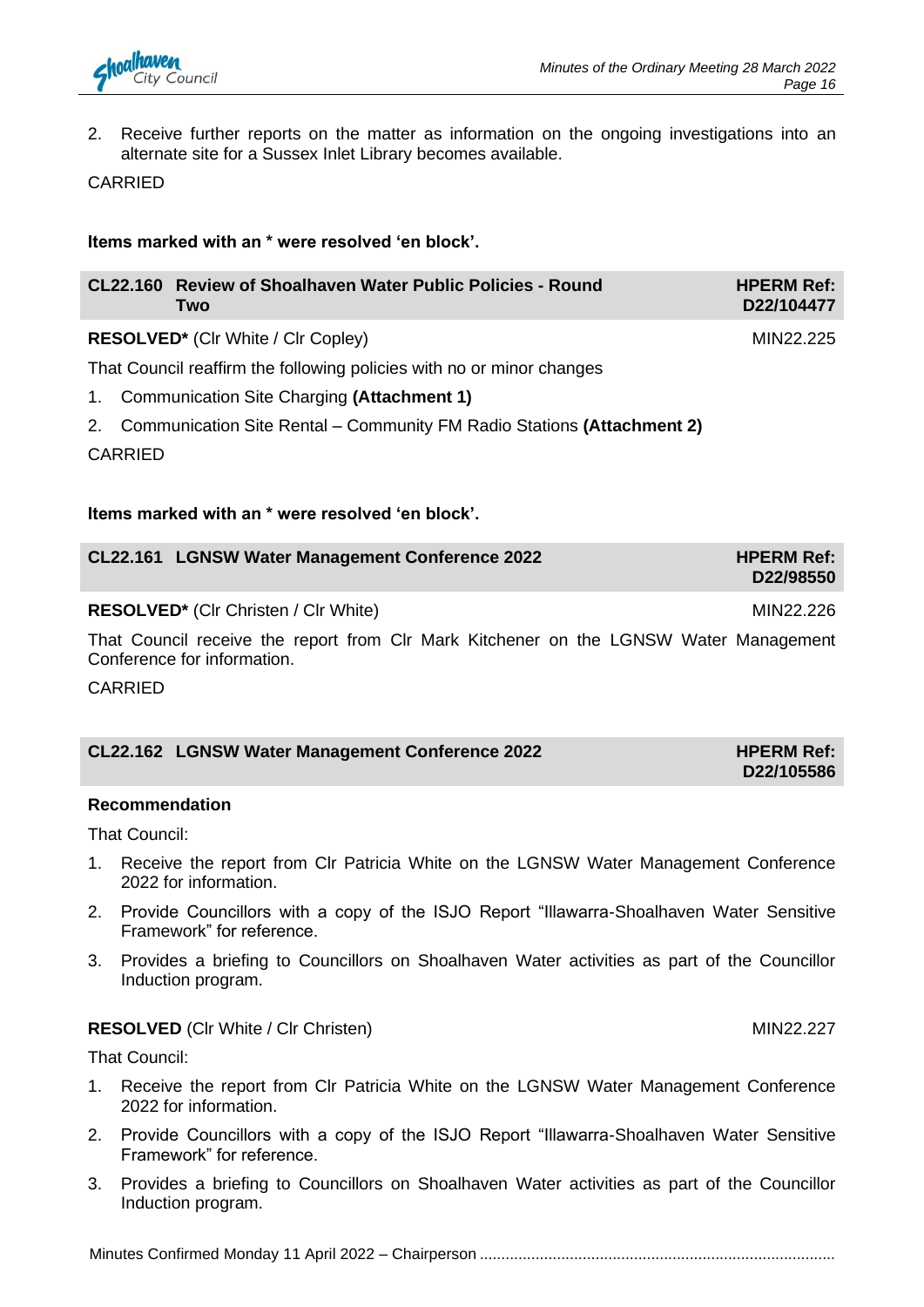

FOR: Clr Findley, Clr Kotlash, Clr Norris, Clr Butler, Clr D'Ath, Clr Copley, Clr Ell, Clr Christen, Clr White, Clr Wells, Clr Watson and Clr Gray

AGAINST: Nil

CARRIED

### **NOTICES OF MOTION / QUESTIONS ON NOTICE**

### **CL22.163** Notice of Motion - Port Kembla Submarine Base **HPERM Ref:**

**D22/94971**

### **Recommendation**

That Council:

- 1. Supports the construction of a new submarine base at Port Kembla to support Australia's new nuclear-powered submarines. In adopting this position Council also condemns as reckless and irresponsible commentary describing this proposal as 'putting a target' on the Illawarra.
- 2. Notes that a submarine base located at Port Kembla will create exciting opportunities for our local defence industry to be involved in the ongoing development of high-tech capability for Australia's defence capacity and capability.
- 3. Directs the CEO to prepare a submission to the Nuclear-Powered Submarine Taskforce in support of the Port Kembla base proposal in consultation with key stakeholders including the Shoalhaven Defence Industry Group (SDIG) and other Councils in our region.
- 4. Directs the CEO to write to local Federal and State MPs asking for their support for this initiative.

MOTION (Clr Ell / Clr Copley)

That:

- 1. The Notice of Motion be deferred
- 2. The Mayor write to Wollongong City Council, seeking their formal position on the Submarine Base at Port Kembla, outlining the Notice of Motion raised at the Council Ordinary meeting, Monday 28 March 2022, and report the outcome back to Council.

PROCEDURAL MOTION - MOVE INTO COMMITTEE OF THE WHOLE (Clr Kotlash / Clr Norris)

That Council move into the Committee of the Whole, the time being 7.59pm.

PROCEDURAL MOTION CARRIED

### PROCEDURAL MOTION - RESUMPTION OF MEETING (Clr Copley / Clr D'Ath)

That Meeting move out of Committee of the Whole and the Ordinary Meeting resume the time being 8.01pm.

### PROCEDURAL MOTION CARRIED

Note: No resolutions were made during the Committee of the Whole.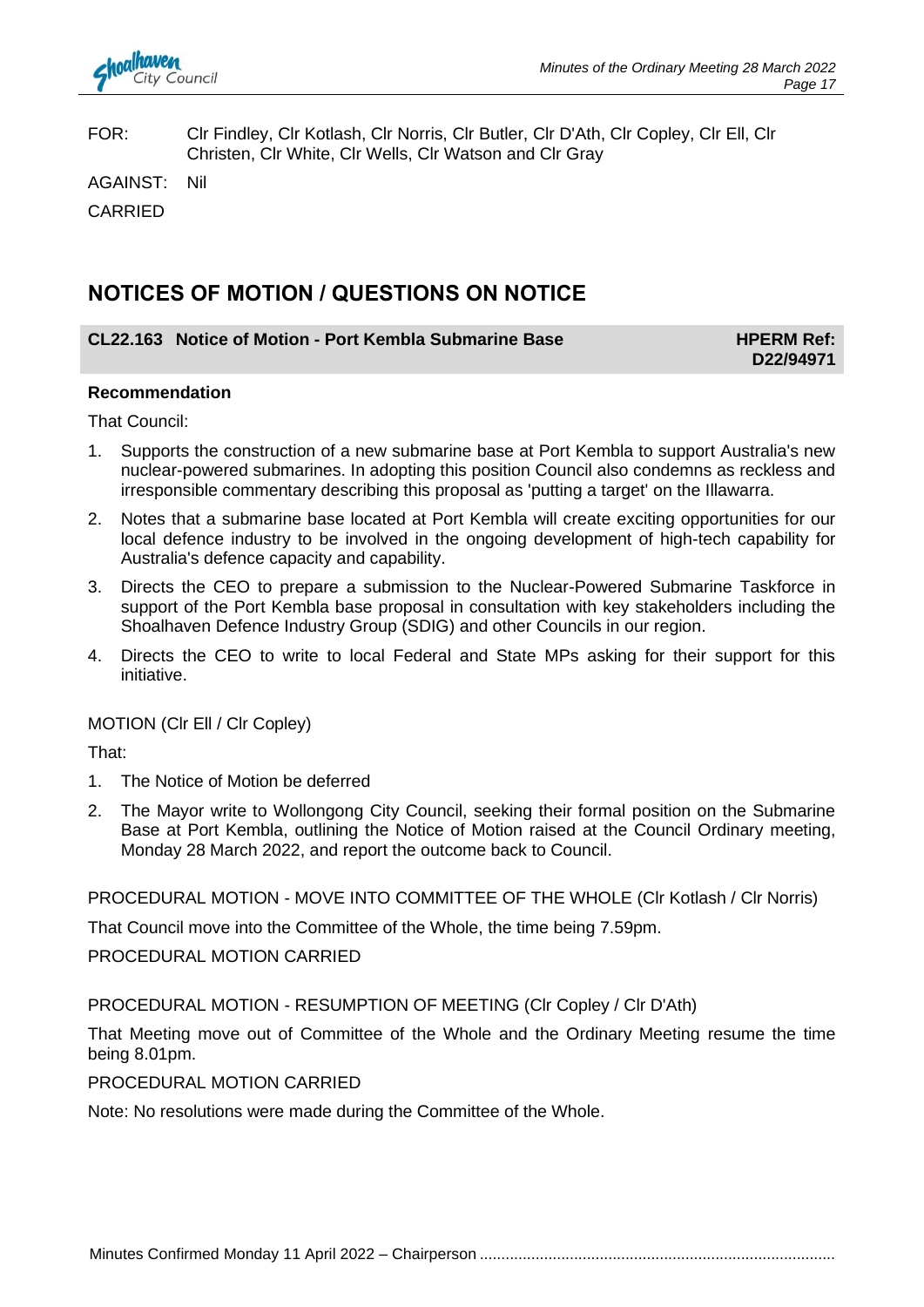

### **RESOLVED** (CIr Ell / CIr Copley) MIN22.228

That:

- 1. The Notice of Motion be deferred
- 2. The Mayor write to Wollongong City Council, seeking their formal position on the Submarine Base at Port Kembla, outlining the Notice of Motion raised at the Council meeting, and report the outcome back to Council.
- FOR: Clr Findley, Clr Kotlash, Clr Norris, Clr Butler, Clr D'Ath, Clr Copley, Clr Ell, Clr Christen, Clr White, Clr Wells, Clr Watson and Clr Gray

AGAINST: Nil

CARRIED

#### **CL22.164 Notice of Motion - Exemption for the Clearing of Asset Protection Zones under certain Circumstances**

**HPERM Ref: D22/100692**

### **Recommendation**

That Chapter G4 of the Shoalhaven Development Control Plan 2014 be amended to allow the creation of asset protection zones on mapped bushfire prone land, subject to the follow criteria being met.

- 1. In order to permit clearing of trees and other vegetation to create asset protection zones around legally constructed dwellings, buildings and associated property access, or any development that would have been for a 'Special Fire Protection Purpose' & associated property access, pursuant to the provisions of the NSW Rural Fires Act 1997 on land mapped as being bushfire prone.
- 2. The clearing of vegetation for the creation of Asset Protection Zones must not exceed the minimum clearing standards set out in Planning for Bushfire Protection 2019 for structures with a BAL 12.5 rating. The extent of clearing required must be in accordance with a report prepared by an accredited bushfire consultant, with a minimum qualification of BPAD 2.
- 3. The CEO be permitted to make drafting amendments to the policy.

### **RESOLVED** (CIr Watson / CIr Ell) MIN22.229

That the CEO report back to Council on the proposed Notice of Motion contained in the Business Paper (CL22.164) and the report be based on the Notice of Motion.

FOR: Clr Findley, Clr Kotlash, Clr Norris, Clr Butler, Clr D'Ath, Clr Copley, Clr Ell, Clr Christen, Clr White, Clr Wells, Clr Watson and Clr Gray

AGAINST: Nil

CARRIED

### **ADDENDUM REPORTS**

**MM22.5 Mayoral Minute - Budget Review HPERM REF: HPERM REF:** 

**D22/118292**

Item dealt with earlier in the meeting see MIN22.198